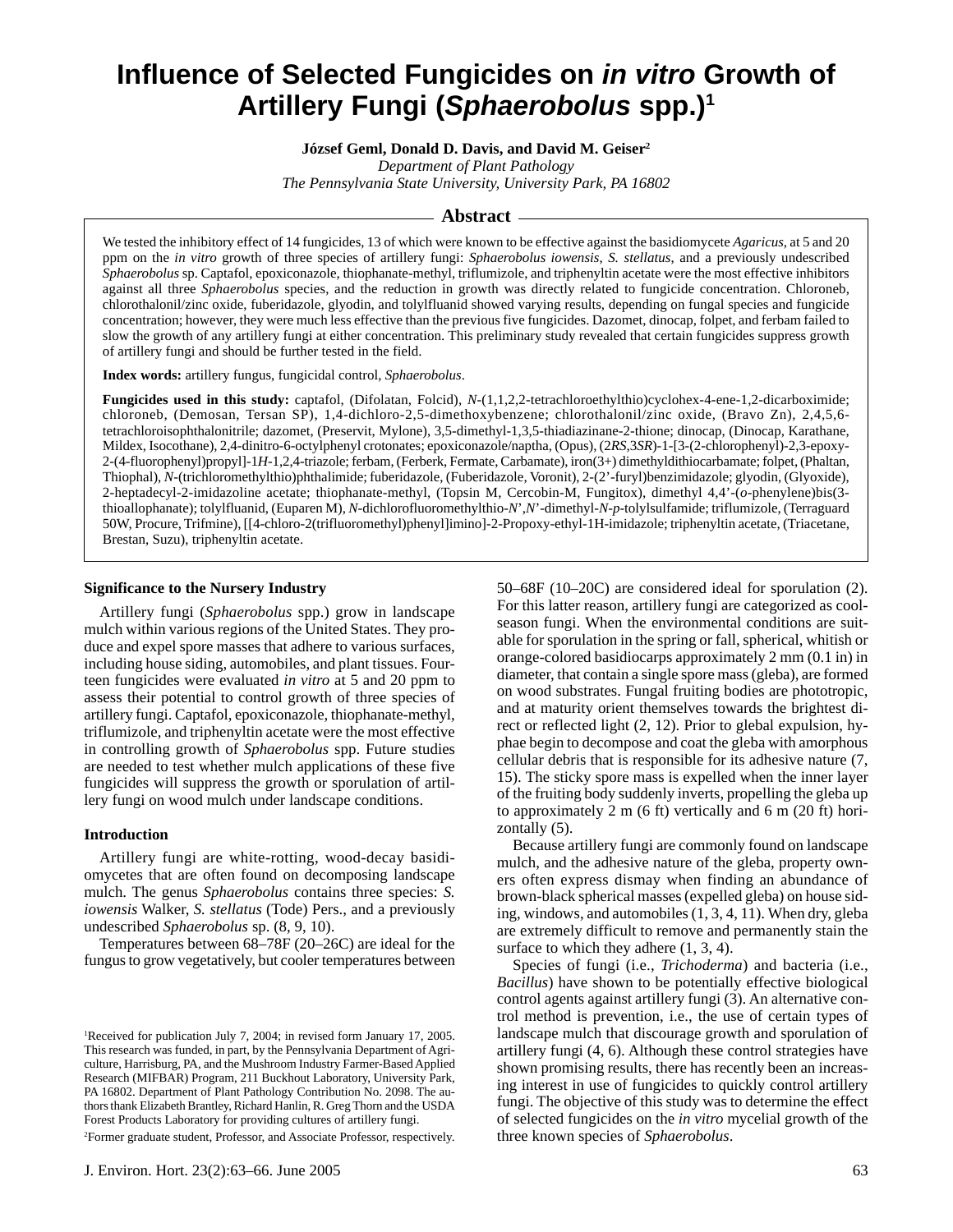**Table 1. Original sources of** *Sphaerobolus* **isolates investigated in this study. All isolates except the ATCC (American Type Culture Collection, Manassas, VA) isolate are maintained at The Pennsylvania State University, Department of Plant Pathology, University Park, PA.**

| <b>Species</b>                      | <b>Isolate code</b>                  | Geographic origin                                                                           |
|-------------------------------------|--------------------------------------|---------------------------------------------------------------------------------------------|
| <i>Sphaerobolus</i> sp.             | T-800<br>SS <sub>19</sub>            | Kellogg Biological Station Long Term Ecological Research site, Michigan<br>Atlanta, Georgia |
| Sphaerobolus iowensis Walker        | <b>ATCC 52850</b><br>SS <sub>5</sub> | East Lansing, Michigan<br>State College, Pennsylvania                                       |
| Sphaerobolus stellatus (Tode) Pers. | SS <sub>8</sub><br>SS <sub>13</sub>  | State College, Pennsylvania<br>Erie, Pennsylvania                                           |

## **Materials and Methods**

*Isolates and experimental design.* Two isolates of each species, as determined by our molecular phylogenetic and morphological analyses (8, 9), were selected for this study (Table 1). Thirteen fungicides, known to suppress the basidiomycete *Agaricus* were selected, as well as thiophanate-methyl, a broad-spectrum fungicide used for disease control in a variety of crops. All fungicides except for chlorothalonil/ zinc oxide (ISK Biotech), dinocap (May & Baker), epoxiconazole/naptha (BASF), fuberidazole (Bayer), and triflumizole (Uniroyal) were technical grade, active ingredients, obtained from ChemService, West Chester, PA. Fungicides were incorporated into DIFCO® potato-dextrose agar (PDA) (Becton Dickinson Microbiology Systems, Sparks, MD) in Petri plates at 0 ppm (control), 5 ppm, or 20 ppm. The 20-ppm concentration had been shown to suppress growth of the basidiomycete *Agaricus* (14), whereas the 5 ppm concentration was selected to test whether control could be achieved using less fungicide.

Each plate was inoculated with a 4-mm diameter plug of agar, that had been colonized by the artillery fungus, and sealed with Parafilm® (American National Can, Chicago, IL) to prevent dehydration. Inoculated plates were incubated in growth chambers for 21 days at 77F (25C) and 95–100% relative humidity in darkness. Three replicates in a completely randomized design were used within each treatment.

*Collection and analysis of data.* Colony diameters (Fig. 1) were measured 21 days after inoculation along two diameters at right angles to each other. Diameter values for the two isolates per species were averaged. Data were analyzed using a two-way analysis of variance (ANOVA) using 'species' and 'fungicide treatment' as factors. However, since significant *P*-values were obtained for both main effects and the interaction, data were then analyzed in a one-way ANOVA to compare: 1) colony diameters among 15 fungicide treatments (including the fungicide-free control) and 2) colony diameters for each species of *Sphaerobolus*. Fisher's least significant difference (*LSD*) multiple range test (13) was used to test for significant ( $P = 0.05$ ) differences in growth between the fungicide treatments and the control, as well as significant differences in growth among species within each treatment.

### **Results and Discussion**

*Fungicide treatments vs. control*. The one-way ANOVA for the fungicide treatment data showed highly significant *P*-values ( $P = 0.001$ ) among diameters of the artillery fungi *vs* the control. Both concentrations of captafol, epoxiconazole, thiophanate-methyl, triflumizole, and triphenyltin acetate significantly suppressed growth of all three species of artillery fungi as compared to the control (Table 2). Chlorothalonil/zinc oxide moderately (yet, significantly) inhibited the growth of all three *Sphaerobolus* species, with no significant difference between growth at the two concentrations. While moderate growth inhibition was observed in all species by 5 ppm of triphenyltin acetate and thiophanatemethyl, fungicide efficacy increased to almost full inhibition at 20 ppm for all three species. Epoxiconazole significantly inhibited growth at both 5 and 20 ppm, although the 5-ppm treatment resulted in less growth inhibition in all three species.

Among fungicides exhibiting a wide range of inhibition, 5 ppm of captafol showed virtually no inhibition of growth as



**Fig. 1. Three-week-old cultures of** *Sphaerobolus* **sp. (isolate T-800) showing colony diameters on PDA amended with different fungicides treatments. The plate on the far left is the no-fungicide control.**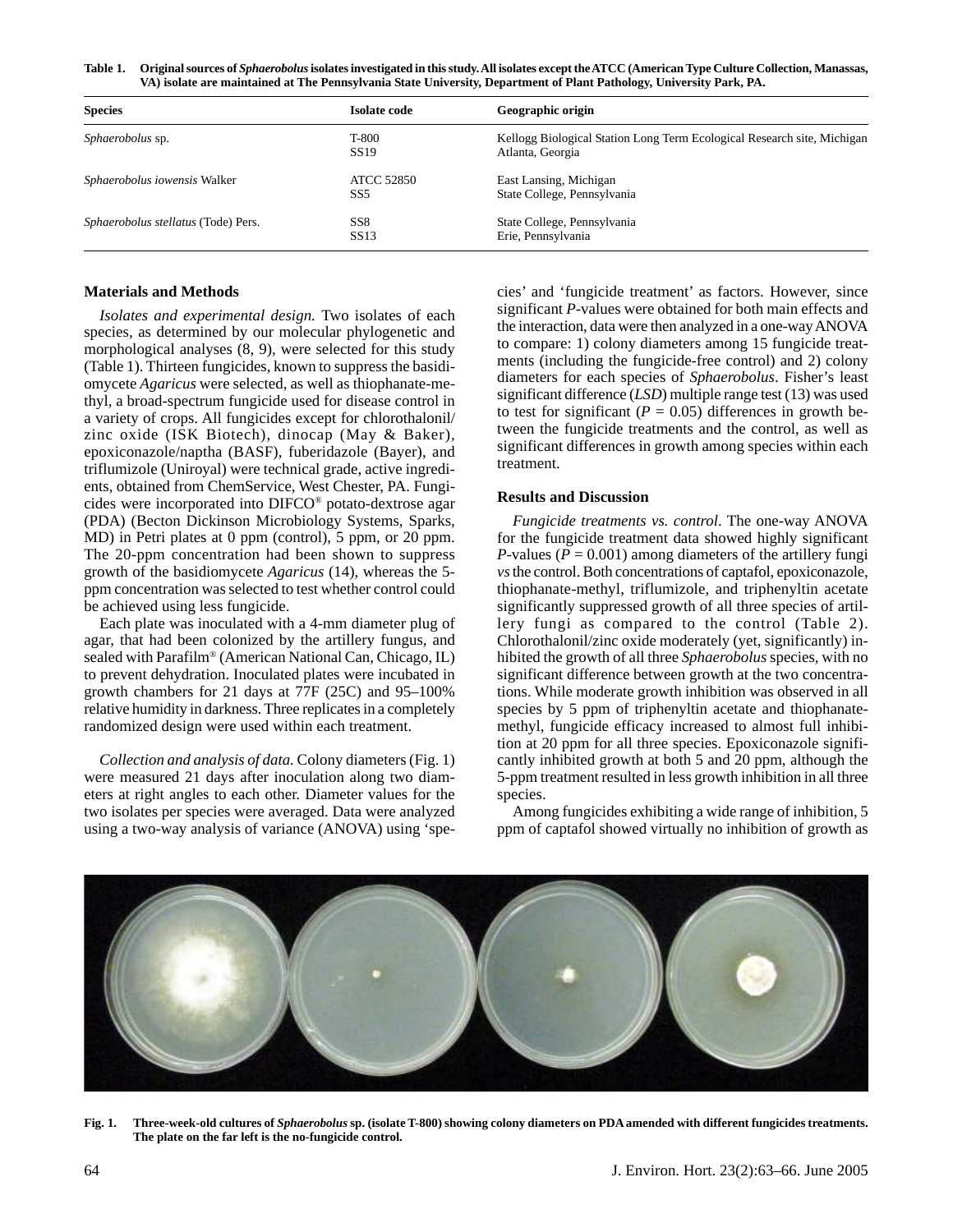| Fungicide                 | Conc.<br>(ppm) | Mean colony diameter (mm) by species |                                 |                                  |                            |
|---------------------------|----------------|--------------------------------------|---------------------------------|----------------------------------|----------------------------|
|                           |                | <b>Sphaerobolus</b><br>sp.           | <b>Sphaerobolus</b><br>iowensis | <b>Sphaerobolus</b><br>stellatus | <b>LSD</b><br>$(P = 0.05)$ |
| Tolylfluanid              | 5              | 33.9                                 | 56.8                            | 49.9                             | 13.2                       |
|                           | 20             | 40.7                                 | 59.7                            | 42.8                             | <b>NS</b>                  |
| Chloroneb                 | $\mathfrak{s}$ | 39.2                                 | 55.7                            | 41.3                             | $_{\rm NS}$                |
|                           | 20             | 33.1                                 | 43.8                            | 32.5                             | <b>NS</b>                  |
| Fuberidazole              | 5              | 47.4                                 | 57.6                            | 39.9                             | $_{\rm NS}$                |
|                           | 20             | 34.6                                 | 47.2                            | 37.6                             | $_{\rm NS}$                |
| Triphenyltin acetate      | 5              | 14.2                                 | 14.2                            | 11.5                             | $_{\rm NS}$                |
|                           | 20             | 9.2                                  | 6.4                             | 8.0                              | 2.1                        |
| Triflumizole              | 5              | 38.5                                 | 47.5                            | 40.1                             | $_{\rm NS}$                |
|                           | 20             | 29.9                                 | 10.8                            | 10.0                             | 4.2                        |
| Glyodin                   | 5              | 47.2                                 | 47.8                            | 33.4                             | $_{\rm NS}$                |
|                           | 20             | 36.9                                 | 29.4                            | 18.8                             | 8.5                        |
| Captafol                  | 5              | 60.8                                 | 56.7                            | 47.2                             | $_{\rm NS}$                |
|                           | 20             | 9.2                                  | 8.6                             | 8.2                              | <b>NS</b>                  |
| Dinocap                   | 5              | 56.3                                 | 56.8                            | 44.4                             | $_{\rm NS}$                |
|                           | 20             | 45.7                                 | 55.2                            | 45.4                             | <b>NS</b>                  |
| Folpet                    | 5              | 46.4                                 | 61.3                            | 45.2                             | <b>NS</b>                  |
|                           | 20             | 56.7                                 | 60.8                            | 40.5                             | 13.9                       |
| Dazomet                   | 5              | 62.2                                 | 51.4                            | 43.6                             | <b>NS</b>                  |
|                           | 20             | 42.1                                 | 58.2                            | 44.2                             | NS                         |
| Ferbam                    | 5              | 58.4                                 | 56.5                            | 37.4                             | 17.1                       |
|                           | 20             | 52.4                                 | 53.1                            | 33.6                             | 16.8                       |
| Epoxiconazole             | 5              | 14.9                                 | 4.4                             | 4.8                              | 0.9                        |
|                           | 20             | 7.3                                  | 4.0                             | 4.0                              | 0.2                        |
| Chlorothalonil/zinc oxide | $\mathfrak{s}$ | 16.8                                 | 31.1                            | 28.1                             | $_{\rm NS}$                |
|                           | 20             | 15.3                                 | 37.6                            | 30.0                             | 17.4                       |
| Thiophanate-methyl        | 5              | 24.2                                 | 30.1                            | 20.1                             | NS                         |
|                           | 20             | 4.2                                  | 4.0                             | 4.0                              | 0.2                        |
| No fungicide              |                | 53.1                                 | 58.3                            | 51.0                             | $_{\rm NS}$                |
| LSD $(P = 0.05)$          |                | 11.2                                 | 9.9                             | 19.8                             |                            |

#### **Table 2. Influence of 14 fungicides on** *in vitro* **diameter growth of** *Sphaerobolus***. Mean colony diameters (mm) are given for each treatment after 21 days of growth at 77F (25C). Petri plates were initially inoculated with colonized agar plugs 4 mm in diameter; therefore, a 4.0-mm colony diameter indicates no growth.**

compared to the control, while 20 ppm of this fungicide greatly suppressed growth in all three species of artillery fungi. Similar results were obtained for glyodin and triflumizole, where all of the 20 ppm and some of the 5-ppm treatments resulted in significant growth inhibition, although the difference between the growth values for the two concentrations was not as great as with captafol. Chloroneb, chlorothalonil/zinc oxide, fuberidazole, glyodin, and tolylfluanid gave variable results, showing moderate growth inhibition in every treatment, but with few effects being significant at 5 or 20 ppm. Dazomet, dinocap, folpet, and ferbam did not significantly inhibit growth of any artillery fungus species at either concentration.

*Influence of species.* The one-way ANOVA of colony diameters among species showed highly variable *P*-values (from  $P = 0.001$  to  $P = 0.729$ ) within the fungicide treatments. Since the growth of the three species did not differ from each other in the control, we were able to compare the values among species directly without normalizing the data for each species relative to control values. Among the three species, 5 ppm of tolylfluanid significantly reduced growth of *Sphaerobolus* sp., as compared to *S. iowensis* and *S. stellatus*, which had similar colony diameters. At 20 ppm of triphenyltin acetate, *S. iowensis* showed significantly less growth than *Sphaerobolus* sp., whereas the colony diameters of *S. stellatus* did not differ significantly from either species. For 20 ppm of triflumizole, colony diameters of *S. iowensis* and *S. stellatus* did not differ significantly; however, colonies of both species were significantly smaller than those of *Sphaerobolus* sp. *Sphaerobolus stellatus* showed less growth at 20 ppm of glyodin than both *Sphaerobolus* sp. and *S. iowensis*. Growth of *S. stellatus* was significantly less than that of *S. iowensis* and *Sphaerobolus* sp. at the rate of 20